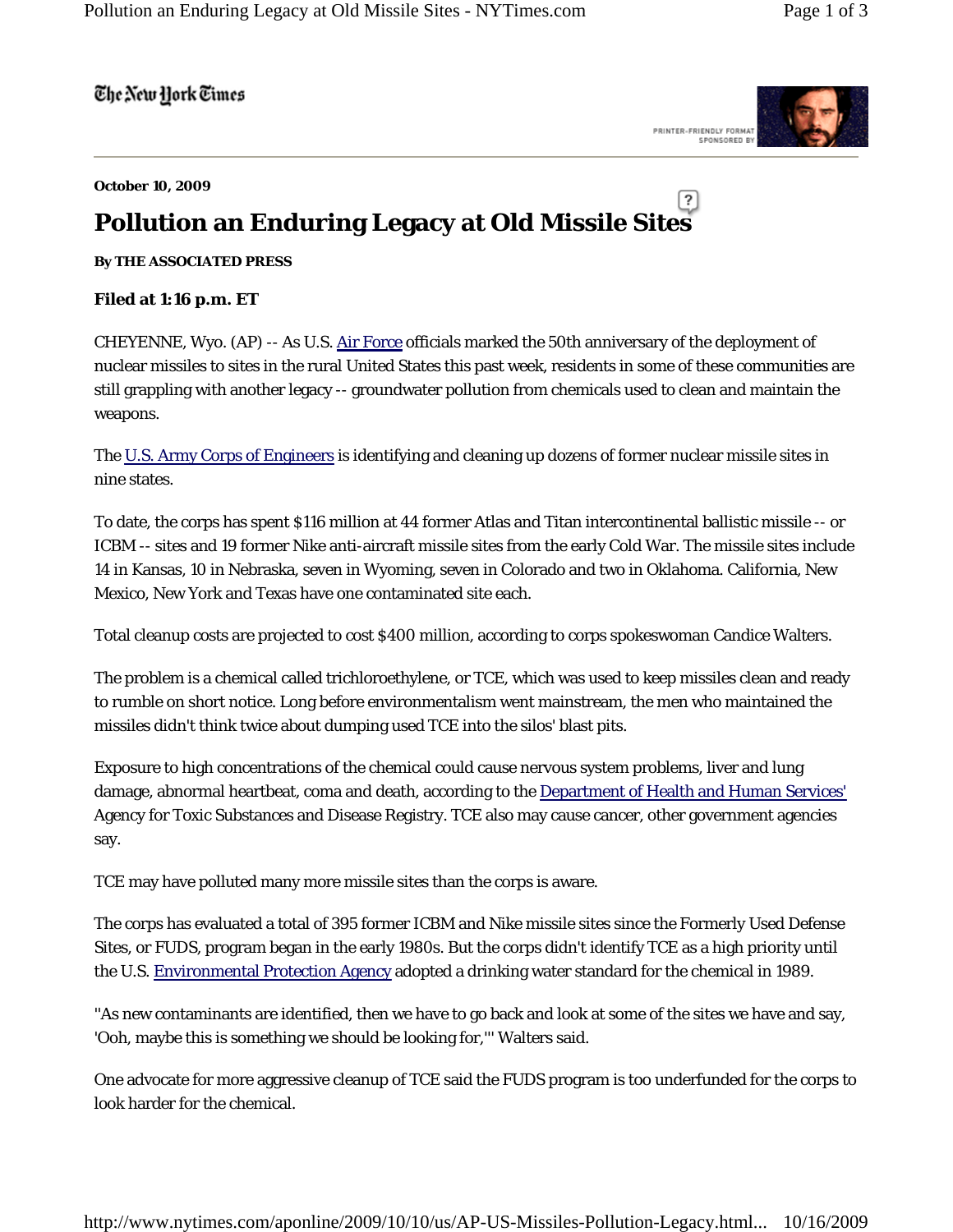''They don't look too hard for new contamination because if they do, they have tell people they have to clean it up,'' said Lenny Siegel, executive director of the Center for Public Environmental Oversight at the Pacific Studies Center in Mountain View, Calif.

The FUDS program gets \$306 million a year for cleanup work at more than 9,000 former defense sites nationwide that is projected to cost \$17.8 billion, Walters said.

Deciding which contaminated missile sites to clean up depends in part on how many people nearby could be exposed to TCE, said Jeff Skog, TCE remediation manager for the corps office in Omaha, Neb. ''So it sort of depends on what's available during any given year and how high on up the list it is for priority projects,'' he said.

The most common use for TCE -- especially in decades past, before it was identified as toxic -- was as a degreaser and lubricant. TCE also has been used in model airplane glue, whiteout and dry-cleaning chemicals.

''It's a rather remarkable chemical,'' Siegel said. ''But the evidence is it's bad for you.''

The National Toxicology Program has determined that TCE is ''reasonably anticipated'' to be a human carcinogen and the International Agency for Research on Cancer has said that TCE is ''probably carcinogenic'' in people. Large-scale studies of health effects from TCE in drinking water however have been inconclusive.

In southeast Wyoming and northern Colorado, the corps has identified TCE pollution at 11 former Atlas D and Atlas E missile sites that were overseen by F.E. Warren Air Force Base before being decommissioned and sold off in the mid-1960s. Most of those sites are remote, making them low priorities for cleanup.

One site north of Fort Collins, Colo., is close to a river. An environmental group says a planned reservoir that would partly cover the site could contaminate the Poudre River and municipal water supplies downstream.

''If the TCE plume gets to the river, it will be a dangerous chemical pollutant that the water providers have to deal with," said Gary Wockner with SaveThePoudre.org.

The city of Cheyenne has been using four water wells about 10 miles west of town and eight miles east of the second ICBM site that was built in the American heartland. The wells are located within an unusually large, eight-mile-long plume of TCE within the Ogallala Aquifer.

TCE was first detected in the city wells in the 1990s but levels mostly remained below the EPA's drinking water standard of 5 parts per billion. Aeration at the city's water treatment plant broke down the TCE and made it undetectable in the city's drinking water, said plant manager Bud Spillman.

Since last December, however, two wells have had TCE as high as 40 ppb -- eight times the EPA standard - prompting the corps to install a filter on one well. Meanwhile, the corps has been looking at more elaborate cleanup measures including pumping contaminated water from the aquifer at a cost of up to \$15 million, Skog said.

Hank VanGoethen, who lives west of Cheyenne, said he's not convinced that drinking his well water for 27